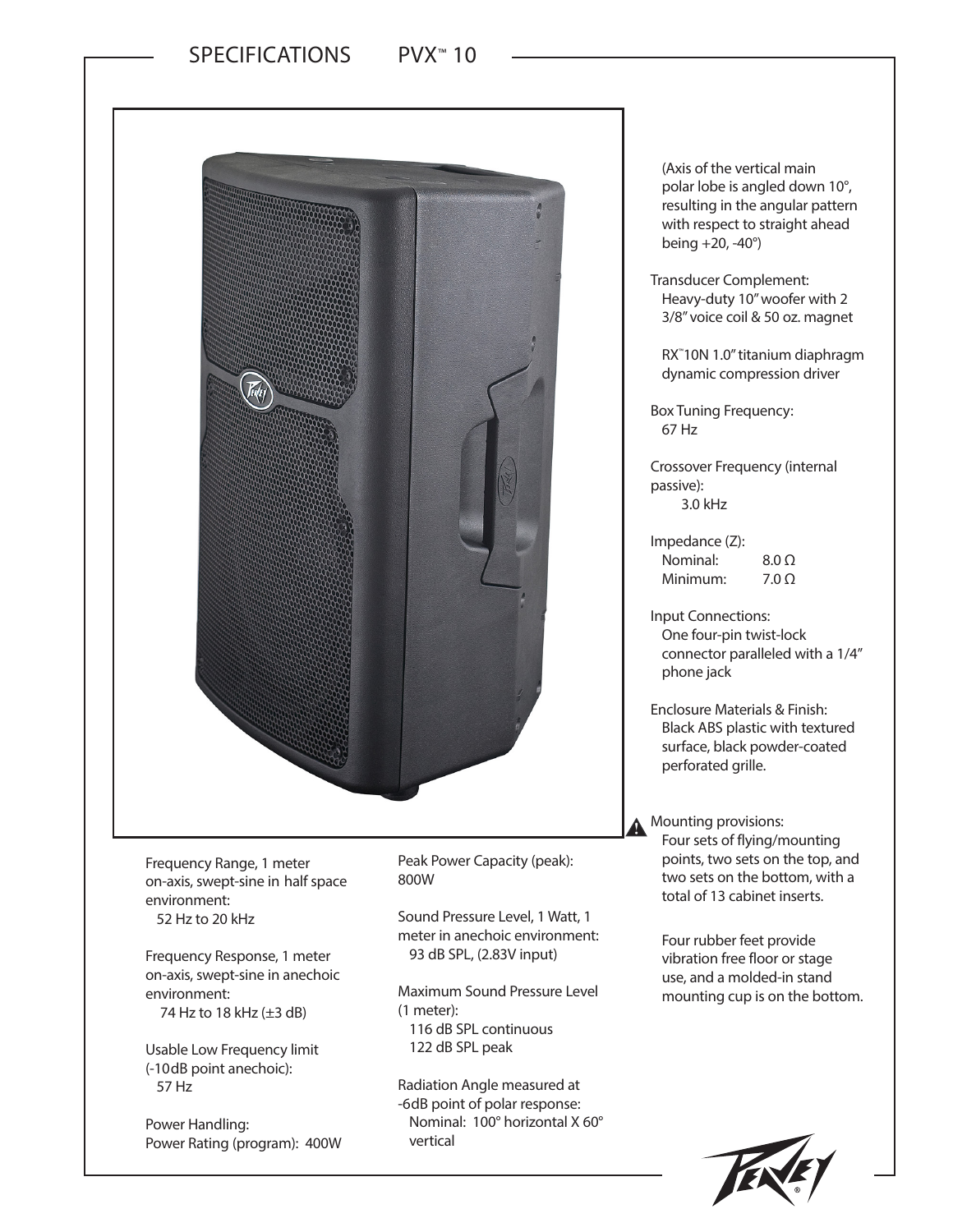# SPECIFICATIONS PVX™ 10

Dimensions (H x W x D):

Front:

20.0 in. x 12.69 in. x 11.06 in. 508 mm x 322 mm x 281 mm

#### Net Weight:

25 Lbs. (11.3 kg)

## Features

• Two-way sound reinforcement enclosure

• 10" heavy-duty woofer with 2 3/8" voice coil & 50 oz. magnet

• RX 10N compression driver, with 1.0 inch titanium diaphragm

• 400W program/800W peak power handling

• Patented Quadratic Throat Waveguide™ technology, 100 by 60 degree coverage

• Asymmetrical horn aims the sound down 10 degrees, at the audience, not over their heads

• Crossover network for driver protection and EQ

• High frequency driver protection

• Durable plastic injection-molded trapezoidal enclosure

• Extra angled section on right side allows floor monitor use

• Full-coverage heavy-duty

perforated steel grilles, with powder coat finish

• Pole mount molded-In

• Top and bottom flying point inserts

#### **Description**

The PVX™10 is a two-way sound reinforcement system based on a heavy-duty 10" woofer and a RX™10N titanium diaphragm dynamic compression driver mounted on a 100 by 60 degree coverage Quadratic Throat Waveguide™. It's sleek modern appearance coupled with excellent performance offer an outstanding package.

The lightweight yet rugged injection-molded plastic enclosure with molded-in stand mount cup facilitates portable use for live music or PA sound. The trapezoidal cabinet has two handles for ease of portability, and an extra 45-degree angled section on the right side to allow use as a floor monitor. Four sets of flying/mounting points, two on the top, two on the bottom, and a pull-back point on the rear, with a total of 13 cabinet inserts, provide for the ultimate in installation flexibility. A black powder coated perforated steel grille provides driver protection and a professional appearance.

The heavy-duty 10" woofer has a 2 3/8" voice coil diameter, and a 50 oz. magnet for 200 watts continuous worth of thumping bass. The RX 10N compression driver tweeter is coupled to a Quadratic Throat constant directivity waveguide, covered under US patent #6,059,069 with smooth, even response, low distortion and good high frequency dispersion. This horn has an asymmetrical vertical polar response, aiming the main energy lobe down 10°, so it is aimed at the audience, instead of over their heads. This helps reduce ceiling reflections for greater clarity and gain before feedback.

The PVX™10 speaker system is rated at 400W program power handling, and the full crossover network includes high voltage film capacitors, high current inductors, and high frequency driver protection for clear punchy sound, and excellent long-term reliability. A 4-pin twist-lock connector and a ¼" phone jack input make hook-up a breeze.

The cabinet of the PVX™10 speaker system has multiple mounting fly points, providing outstanding versatility in permanent install use. A widely spaced pair of M8 inserts molded-in on the top and the bottom for use with eyebolts, and a set of four M8 inserts is available on the top and on the bottom, those in the pattern used for the Peavey VM70 mounting bracket. A pull back point is provided on the rear near the bottom.

This is a total of 13 mounting inserts in all. All of these inserts have large retaining hardware on the inside of the plastic cabinet, providing a more reliable and safe mode of mounting the cabinet

IMPORTANT SAFETY INFORMATION FOR THE MOUNTING AND FLYING OF THE PEAVEY PVX 10

CAUTION: Before attempting  $\blacktriangle$ to suspend this speaker, consult a certified structural engineer. Speaker can fall from improper suspension, resulting in serious injury and property damage. Other enclosures may NOT be suspended below one, nor should additional weight be suspended from one of these units. Use only the correct mating hardware. All associated rigging is the responsibility of others. ALWAYS USE PROPER GRADE HARDWARE. Failure to follow proper rigging specications listed in the manual may result in injury or death. CAUTION: ALWAYS USE SAFETY CHAIN! INSPECT RIGGING ANNUALLY!

> Note: Consult Specification sheet for rigging and suspension information

See: http://peavey.com/flying\_ hardware

Maximum enclosure angle from vertical hang is 30°.

Always use a suitable safety chain or wire rope, looped through one of the handles or attached to an unused group of fly points, and firmly attached to a suitable structural member as indicated by a certified structural engineer.

The recommended range of torque for the mounting bolts is 3.5 to 4.0 foot-lbs. (4.75 to 5.42 N-m). DO NOT OVERTIGHTEN ! If an insert spins free, it has been damaged, and the cabinet can not be safely flown from that set of inserts!

Never transport the cabinet while mounted on an array bracket or other mounting bracket, this may unduly stress the mounting inserts.

The use of threadlocker (blue type/ medium strength) on the mounting bolts is recommended, as are the appropriate lockwashers, to insure that the mounting hardware will not vibrate loose over time.

#### GROUPING OF INSERT SETS Group A

A set of two widely spaced M8 inserts on the top, near the front, designed to hang the cabinet using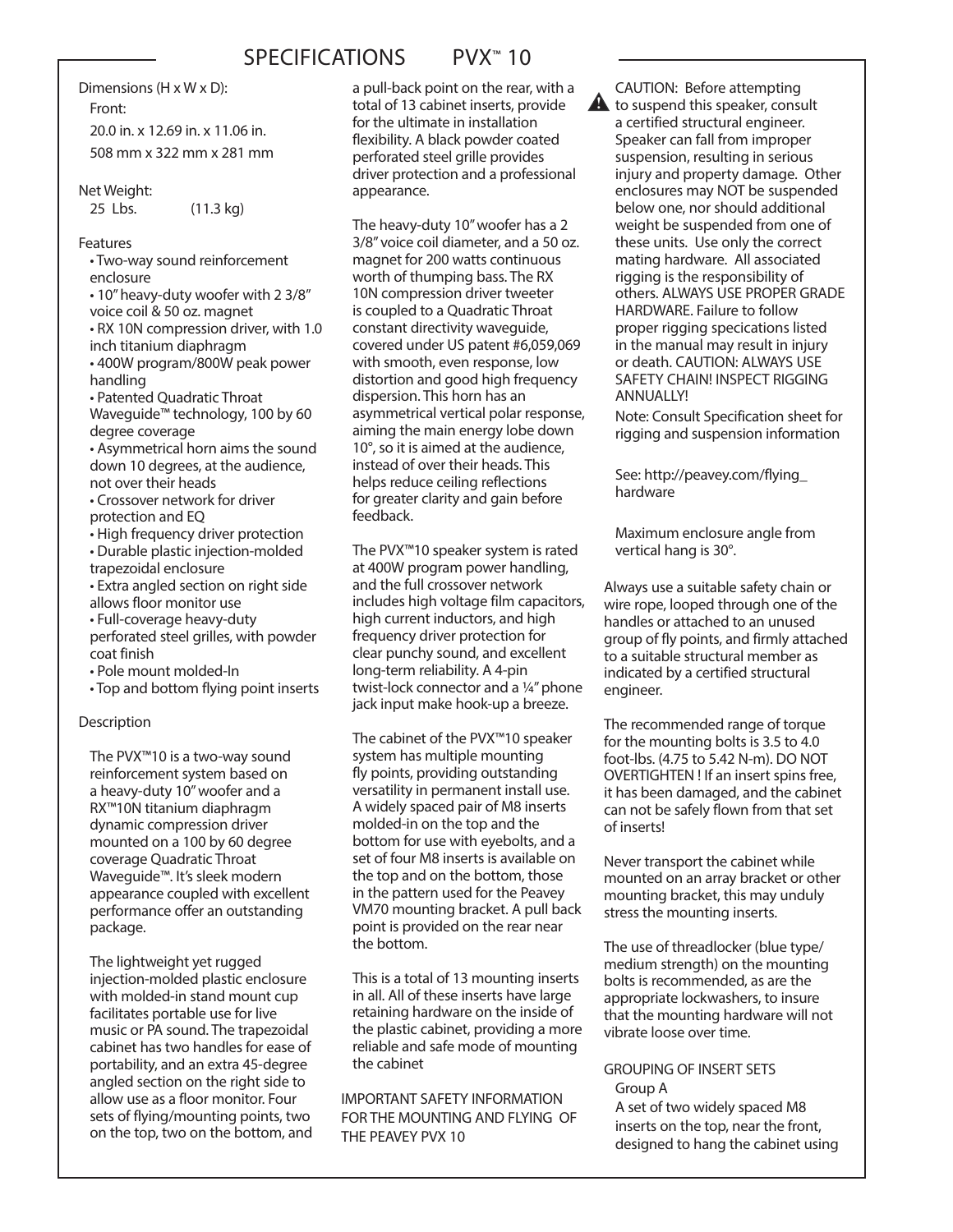## SPECIFICATIONS PVX<sup>™</sup> 10

#### the proper eyebolts.

#### Group B

A set of two widely spaced M8 inserts on the bottom, designed to hang the cabinet using the proper eyebolts.

#### Group C

A set of four M8 inserts on the top, designed to be used with the Peavey VM 70 mounting bracket.

#### Group D

A set of four M8 inserts on the bottom, designed to be used with the Peavey VM 70 mounting bracket.

For Group A and B, always use both inserts as a pair; NEVER use just one insert to fly a cabinet!

For Group C and D, Always use all four inserts of a given group as a set; NEVER use just one insert to fly a cabinet! The four insert groupings are meant to have all four inserts used at once within a group.

Group D should only be used with the VM 70 oriented beneath the cabinet, and at an angle less than 30° from vertical!

## SPECIFICATIONS FOR INSERT MATING HARDWARE

Group A and Group B should use an M8 forged steel shoulder-type lifting eyebolt, which meets the requirements of DIN 580 or ASTM A489. They should only be used in pairs, and normally in conjunction with the rear most pair of M8 inserts on the same surface as a pull-back/ aiming adjustment, using M8 eyebolts of a similar specification. The length of the threaded shank on the front eyebolts (the two widely spaced inserts) should not exceed 3 / 4" (approx. 20 mm), so that it does not bottom out in the insert. The length of the threaded shank on the rear eyebolts should not exceed 0.709" (approx. 18 mm), so that it does not bottom out in the insert. Thread pitch: 1.25 mm per thread

Group C should use an M8, grade 8.8 or better, 1.25 mm per thread, metric bolt, that does not penetrate the cabinet past the cabinet surface more than 0.709" (approx. 18 mm). When using a Peavey VM 70 mounting bracket and lock washer, the length of the bolt should not exceed 1.0" (approx. 25 mm).

Group D should use an M8, grade 8.8 or better, 1.25 mm per thread, metric bolt, that does not penetrate the cabinet past the cabinet surface more than 0.400" (10 mm). When using a Peavey VM 70 mounting bracket and lock washer, the length of the bolt should not exceed 3/4" (approx. 20 mm).

WARNING! (note to structural engineer)

The thread insertion depth past the surface of the cabinet of the end of the mounting bolt should not be more than 0.787" (20 mm) for insert groups A, B, and C, and not more than 0.400" (10 mm) for Group D.

If these thread insertion depths are exceeded, then the inserts may be damaged or unseated from the cabinet, severely compromising the mounting integrity of the cabinet!

For maximum mounting strength, safety and reliability, the bolt threads should engage at least 10 mm of depth for Group A and B, and at least 8 mm of depth for groups C and D.

Use of the PVX™ 10 with a Subwoofer Pole Tunnel

The built-in stand mount cup allows use with the Peavey SP 118 Sub and the accessory pole that it is designed to use, Peavey part #00326530.

The pole used is 51-3/4" long and has a nominal diameter of 1-3/8".

Always be sure to place the subwoofer used in this manner on a flat, level and stable surface.

Use of the PVX 10 with a Speaker Stand

The PVX™10 has a stand mount cup molded-in so that the system can be stand mounted on a standard 1 3/8" (36mm) diameter stand pole.

When using stands or poles, be sure to follow these precautions:

Check the stand or pole specs to make sure that it can support the weight of the PVX™10 (25 lbs./11.3 kg), and observe all safety precautions stated by the stand manufacturer, including the maximum height, for which the stand is rated.

Always place the stand on a flat, level and stable surface, and be sure to fully extend the stand legs as per the stand manufacturer's instructions.

Try to make sure that the stand legs are oriented for the least danger of tripping to those in the vicinity of the stand. Never block a doorway or hallway with the legs of a stand.

Try to route cables so that people will not trip over them, or tip the speaker over. Use of duct tape, cable channels or guards, or other appropriate tie-down/cover –up devices hould be carefully considered and implemented.

When installing or de-installing the speaker on the stand, it is a good practice to have a helper if possible, it can be hard to "thread the needle" and mate the stand cup to the stand pole while holding the PVX™10 speaker system at arm's length. It is also helpful if someone holds the speaker stand and pole down while the PVX™10 is removed from the stand pole, this prevents the PVX™10 from pulling the pole up with it.

When using stands outdoors, never attach banners or flags to the stands or the PVX™10 speaker system, strong winds may cause the speaker to blow over. If there is a possibility of windy conditions, then it may be prudent to consider weighting or locking down the stand legs to prevent the PVX™10 speaker system from being blown over.